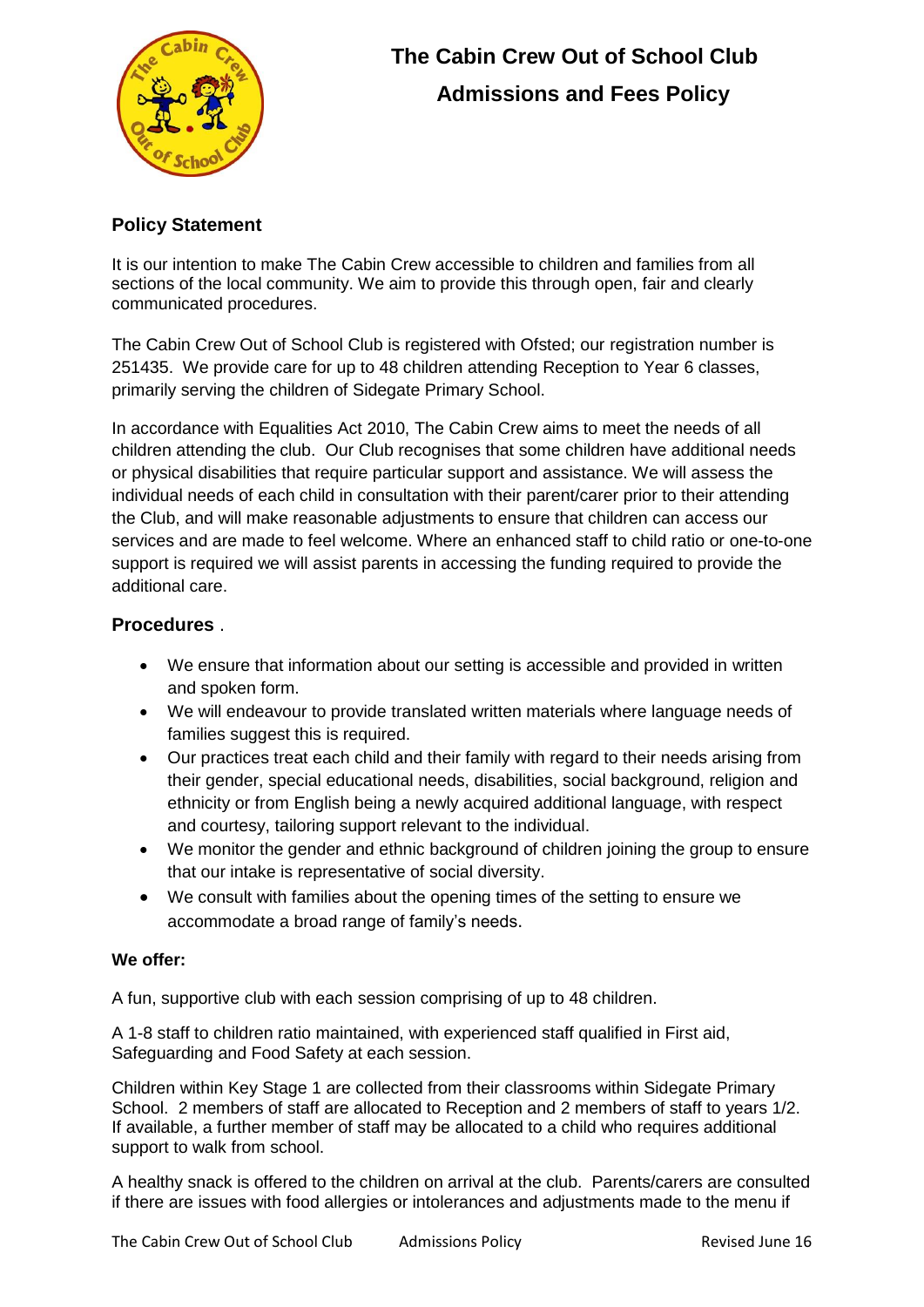appropriate (e.g. removal of an allergen). Information regarding allergens can be provided on request.

We use a visual timetable to show the structure of the session and the activities on offer, and can provide a personal timetable if required. We issue 5 minute warnings before changing or stopping activities.

During the session we offer free play opportunities alongside planned and staff led activities such as craft and cooking. We also offer opportunities for physical play, such as equipment (bikes/scooters) and team games. We consider the interests of the children when planning and organising activities, and work with parents/carers to ensure we are supporting their children appropriately. We adapt activities and the environment (placing of tables, den areas) to cater for the ages and needs of the children.

We have a large, wooden play area consisting of climbing features (wall, pyramid, netting) balance, sand play and den building areas. We also have a paved, fenced area adjacent to the main building. Whilst outside the children are supervised at all times within our 1-8 ratio by a minimum of 2 members of staff. We strive to ensure all children can take acceptable risks through risky play such as tree climbing and within our play areas, and promote independence within our setting. We support children to gain confidence in their physical abilities.

All areas within our one storey unit are accessible to children. we offer an accessible toilet with shower, wide doorways, low level food serving counter, hearing loop etc.

We do not offer personal or intimate care.

#### **Reasonable Adjustments**

We endeavour to make reasonable adjustments to meet the needs of all children and to ensure children are not discriminated against. These changes could include increasing the number of staff in a session by one (enhancing the ratio), providing specific toys or equipment. We seek to include all children and young people and will discuss your child's individual needs with you.

We are aware that some children will need additional support to access the activities we offer. If we discover that the child is in need of 1 -1 support worker an additional charge would be payable. We can assist the parent/carer to access funding to support this e.g. through Activities Unlimited, or liaise with the family to provide a suitable person. An existing member of Cabin Crew staff would not be available if additional training or qualifications are required i.e. where existing qualifications are not held in that area. For example if a child may need restraining to prevent injury to himself or other children,

If the situation arises whereby a child will need additional support due to additional needs or behavioural issues, but does not require a 1-1 support worker, an enhanced staff ratio may be available and an additional charge payable.

#### **Registration**

When an enquiry regarding spaces is made, parents or carers will be asked to complete an 'Application to join The Cabin Crew' form. The form once completed is passed to the Allocations Co-ordinator who will acknowledge receipt of the form using the tear off slip at the base of the form, she will check availability of spaces. If no places are available the parent/carer will be informed and the child's name added to the waiting list. As soon as suitable places become available parents will be informed.

The Manager will arrange for an informal visit to the club for the parent/carer and child/ren to show how the session is run, to meet staff and to answer any questions which the parents/carers may have.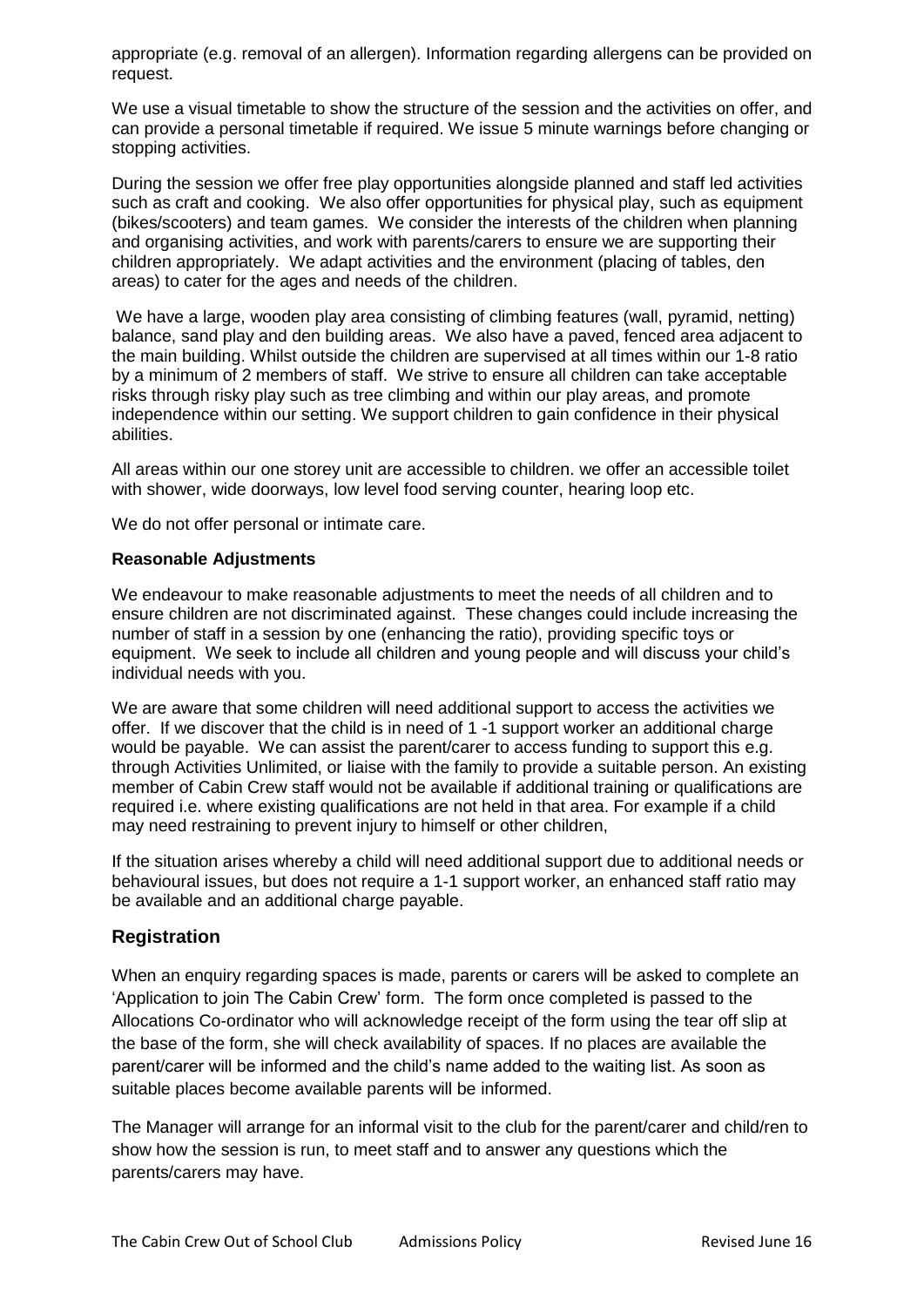# **Allocation of spaces (Breakfast and After School Sessions)**

Places are offered on a first-come first-served basis. When all places have been filled a waiting list will be established, with the following order of priority:

- 1. A 'looked after child' or child who was previously looked after but immediately after being looked after became subject to an adoption, child arrangements, or special guardianship order. A looked after child is a child who is (a) in the care of a local authority, or (b) being provided with accommodation by a local authority in the exercise of its social services functions (see definition in section 22(1) of the Children Act 1989.
- 2. Children with a sibling attending the Club at the time of application, who is reasonably expected to still be attending the Club at the proposed time of admission.
- 3. Children who already attend the Club on a permanent basis at the time of application, who is reasonably expected to still be attending the Club at the proposed time of admission.
- 4. Date of application, with priority for admission being given to those who attend Sidegate Primary School.

We keep two places vacant, if this is financially viable, to accommodate emergency admissions.

When an offer of a space has been made, all Parents/Carers will be required to complete a Registration Form. Additionally, a 'Support Needs Assessment Form' and/or a 'Dietary Requirements/Allergies form' will need to be completed if the child requires extra or additional support due to a medical, behavioural or dietary need. When a space is available, the parents/carers and child/ren will be invited to visit the club.

Once the forms have been received by the club and the space confirmed by the allocations co-ordinator, the parent/carer will be provided with all the relevant Club information, including:

- Fee terms and conditions
- Information regarding booking in procedures.
- Details of the Admissions and Fees policy
- Behaviour Management policy
- Complaints policy
- Club Brochure / 'All about me' booklet

The child will only be able to attend the Club once the completed forms are received.

For breakfast and after school club users an annual registration fee is payable on joining the club. A deposit of an average of 4 weeks attendance is also required and payable in advance of the first session. Please see Fees and Terms and conditions for further information.

## **Booking Procedure**

Parents must complete the necessary paperwork, i.e. registration form, before their children can attend the club.

## *Permanent place:*

The Cabin Crew Out of School Club Admissions Policy **Access 2018** Revised June 16 The child's name will be added to the session list. Once a permanent session has been agreed, at least 4 weeks' notice is required to cancel a session. This notice is required regardless if the cancellation is a one off or permanent cancellation to avoid being charged.